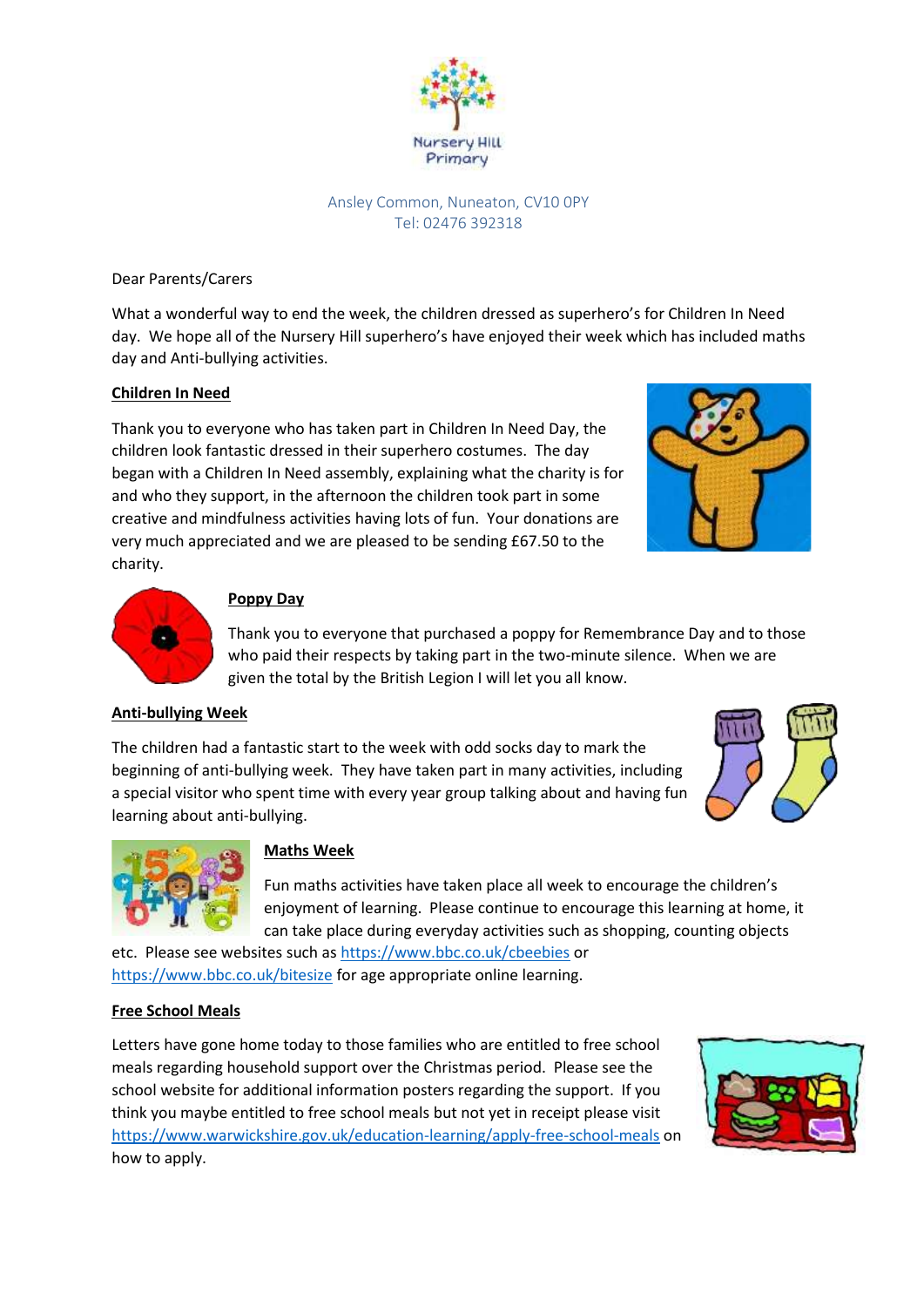### **Parent Governor**

In the near future we will be advertising for a parent governor, please keep your eye out for the post.

### **Lunchtime Supervisor Vacancy**

Do you enjoy the company of children? Have you got a sense of humour! Are you willing to work hard and support the school during lunchtimes? If so, we have a vacancy for a Lunchtime Supervisor, to start as soon as possible. Please see the school office for more details if you are interested.

### **Inclement Weather**

Please make sure that the children are dressed appropriately for the changing weather. Thank you.



### **Parking**

Please be mindful when dropping off and collecting your child from school. Do not park on the zigzags as it is a danger to the children and the community. Please also be considerate of our neighbours when parking ensuring driveways are kept clear.

#### **Leave of Absence**

Please see Warwickshire County Council website for information regarding leave of absence.

#### **Attendance**

Week commencing 15<sup>th</sup> November

| <b>Class</b> | Percentage |
|--------------|------------|
| <b>EYFS</b>  | 88%        |
| Year 1       | 97.1%      |
| Year 2       | 94.3%      |
| Year $3/4$   | 85.4%      |
| Year $5/6$   | 88%        |

Our school target is 96%. Well done Year 1, this is fantastic!

#### **Celebration Assembly**

Well done to the following children who have returned to school with a positive attitude to learning. They were awarded with a certificate and sticker in Assembly this morning. The whole school got to hear from their teachers how fantastic they have been.



EYFS – Leo & Macaulay Year 1 – Elsa-Monet & Joshua Year 2 – Grayce & Oscar Year 3/4 – Ryan & Issac Year 5/6 – Ben & Sophie